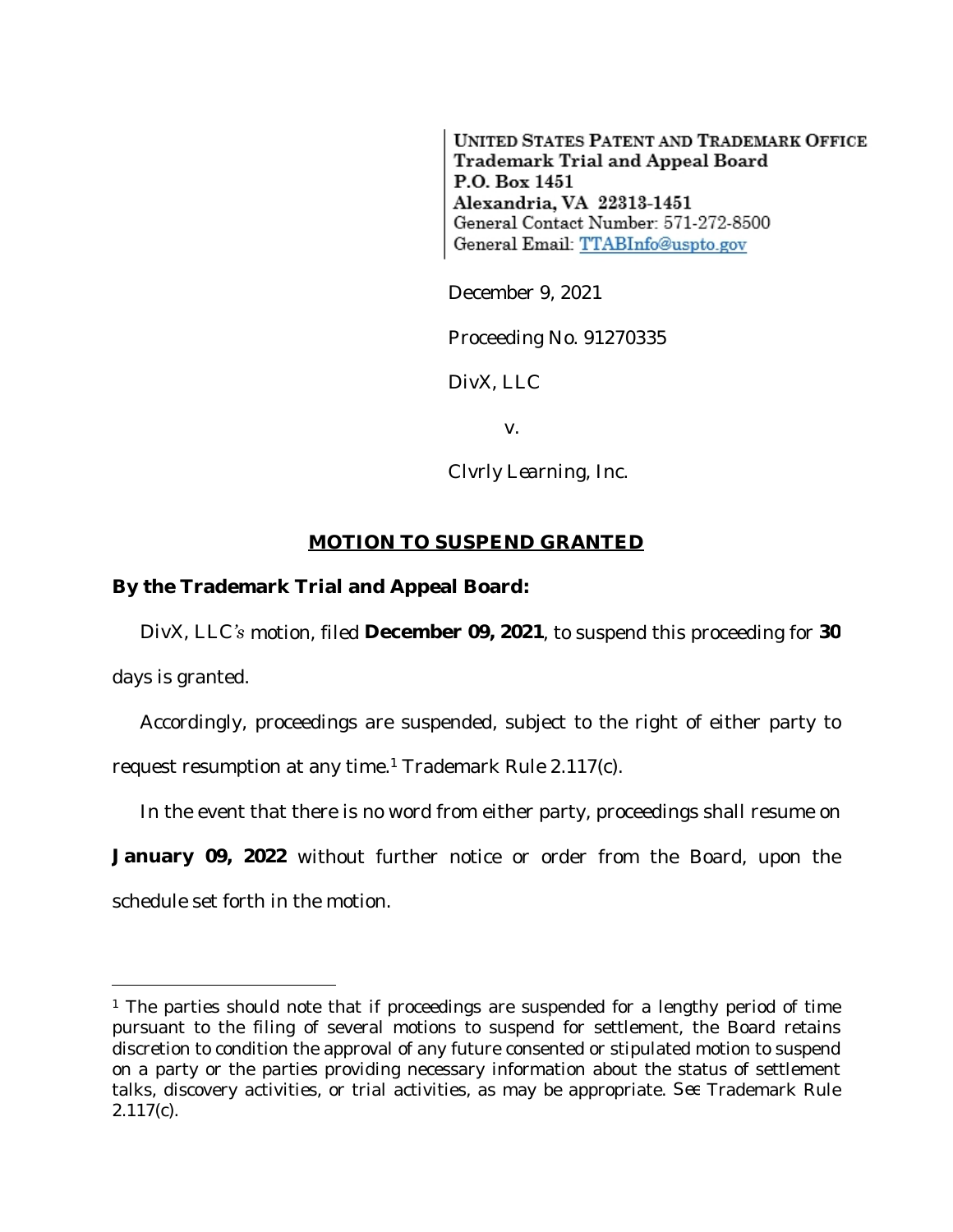## Proceeding No. 91270335

During the suspension period, the parties shall notify the Board of any change of address or email address for either the parties or their counsel. *See* Trademark Rule  $2.18(b)(1)$ . In addition, the parties are to promptly inform the Board of any other related cases, even if they become aware of such cases during the suspension period. Upon resumption, if appropriate, the Board may consolidate related Board cases.

Generally, the Federal Rules of Evidence apply to Board trials. Trial testimony is taken and introduced out of the presence of the Board during the assigned testimony periods. The parties may stipulate to a wide variety of matters, and many requirements relevant to the trial phase of Board proceedings are set forth in Trademark Rules 2.121 through 2.125. These include pretrial disclosures, the manner and timing of taking testimony, matters in evidence, and the procedures for submitting and serving testimony and other evidence, including affidavits, declarations, deposition transcripts, and stipulated evidence. Trial briefs shall be submitted in accordance with Trademark Rules 2.128(a) and (b). Oral argument at final hearing will be scheduled only upon the timely submission of a separate notice as allowed by Trademark Rule 2.129(a).

## **TIPS FOR FILING EVIDENCE, TESTIMONY, OR LARGE DOCUMENTS**

The Board requires each submission to meet the following criteria before it will be considered: 1) pages must be legible and easily read on a computer screen; 2) page orientation should be determined by its ease of viewing relevant text or evidence, for example, there should be no sideways or upside-down pages; 3) pages must appear in their proper order; 4) depositions and exhibits must be clearly